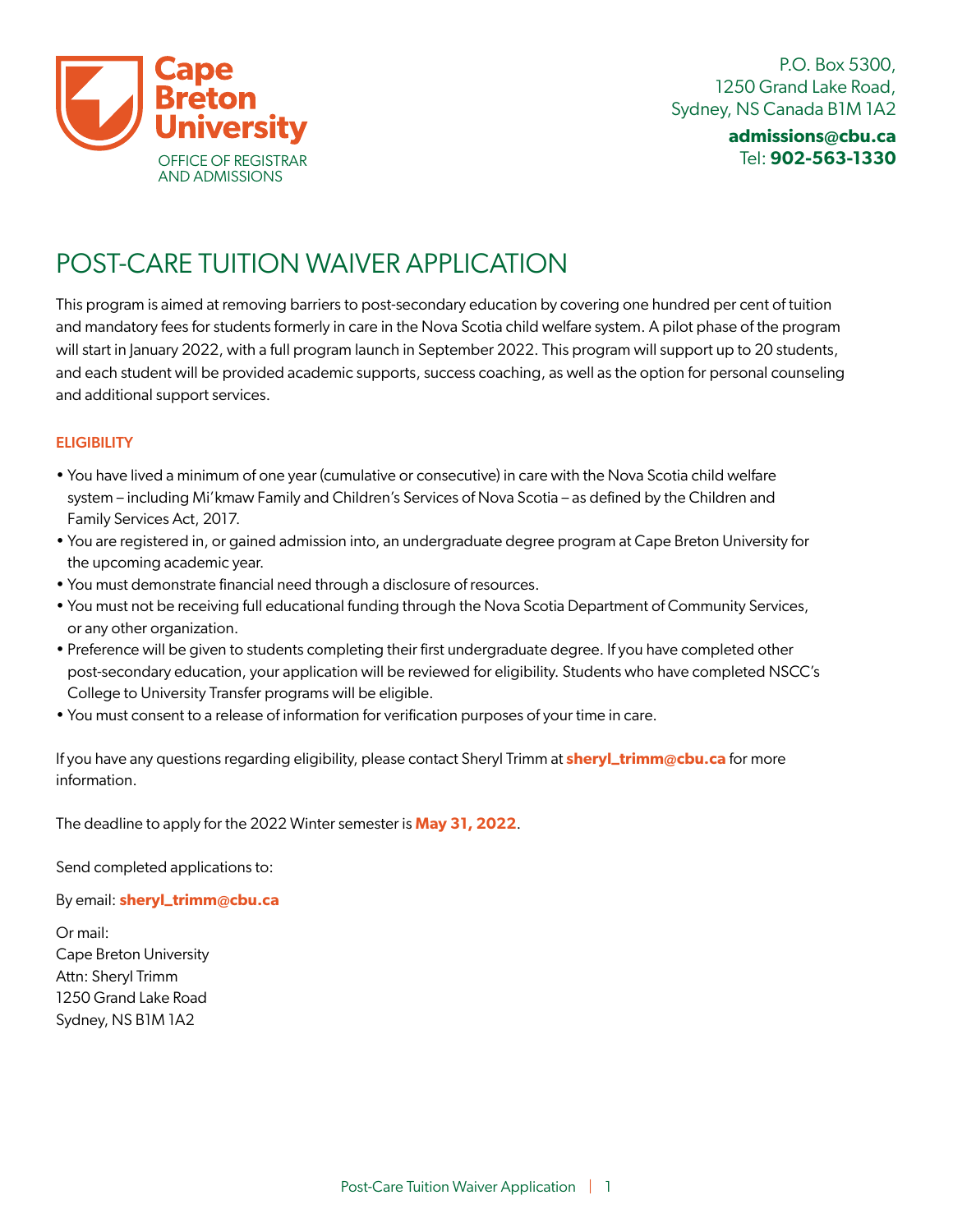

## **admissions@cbu.ca** Tel: **902-563-1330**

#### SECTION 1 - PERSONAL INFORMATION

#### SECTION 2 - EDUCATION

Please list any post-secondary institutions previously attended.

| <b>Institution Name</b> | <b>Years Attended Program</b> | <b>Date of Completion</b> |
|-------------------------|-------------------------------|---------------------------|
|                         |                               |                           |
|                         |                               |                           |
|                         |                               |                           |
|                         |                               |                           |
|                         |                               |                           |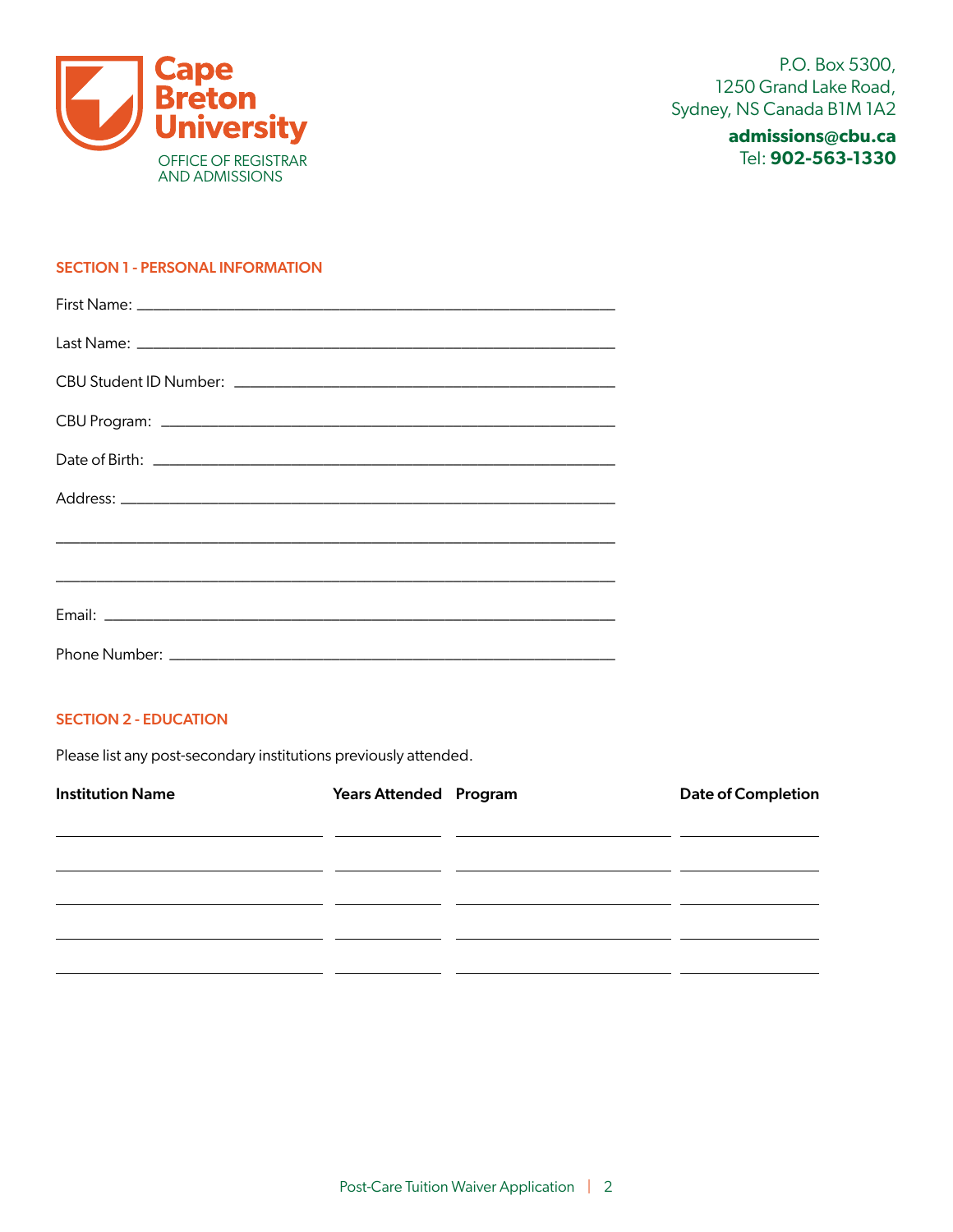

P.O. Box 5300, 1250 Grand Lake Road, Sydney, NS Canada B1M 1A2

> **admissions@cbu.ca** Tel: **902-563-1330**

#### SECTION 3 - FINANCIAL INFORMATION

Please list the amounts of any funding you will be receiving during the academic year (such as scholarships, bursaries, band sponsorship, Employment Insurance benefits, etc.)

Have you applied for, or accessed, any loans and/or grants?

| Provincial Full-Time Student Loan/Grant: Ves No |  |  |
|-------------------------------------------------|--|--|
| Provincial Part-Time Student Loan/Grant: Ses No |  |  |

Please provide details explaining why you should be considered for financial assistance. If necessary, please attach additional information on a separate sheet.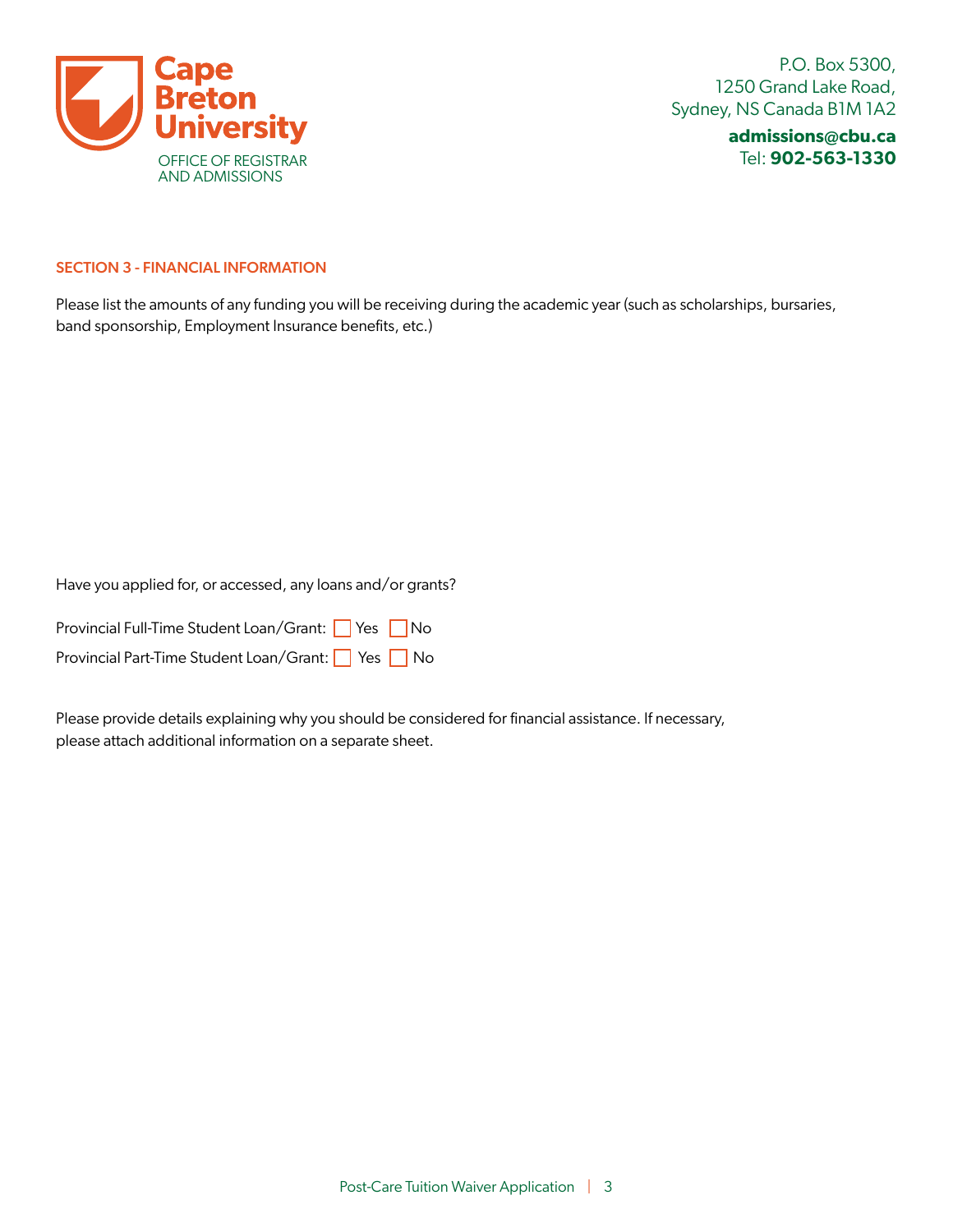

P.O. Box 5300, 1250 Grand Lake Road, Sydney, NS Canada B1M 1A2

> **admissions@cbu.ca** Tel: **902-563-1330**

#### SECTION 4 - EXTENUATING CIRCUMSTANCES

If you do not meet the criteria outlined on page 1 of this application, provide comments supporting why you should be considered for CBU's Post Care Tuition Waiver Program. If necessary, please attach additional information on a separate sheet.